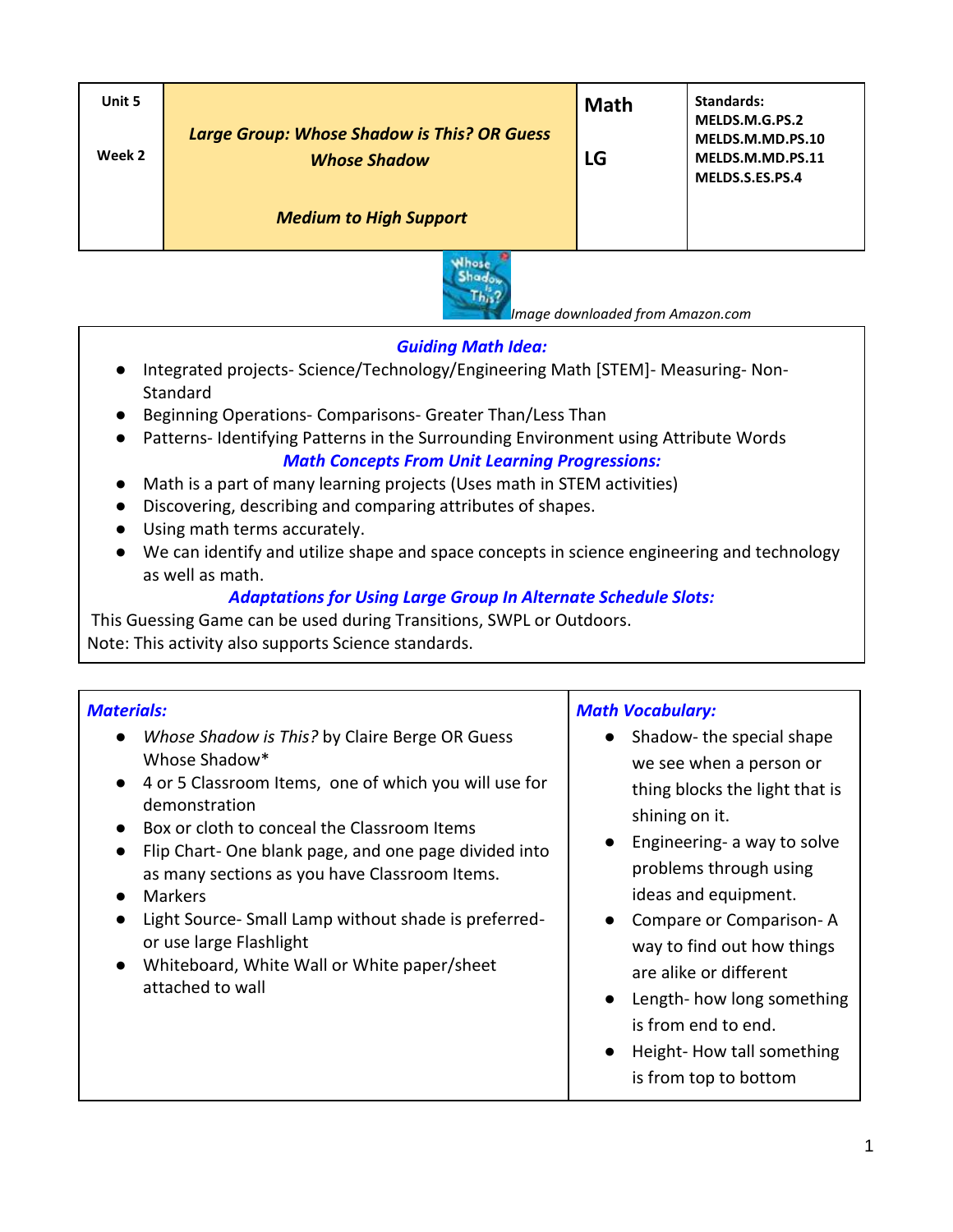- Width- how wide something is from side to side
	- Experiment- a way to test out our ideas about something.

# *Preparation:*

\* *Whose Shadow is This?* **Is the preferred book (listed in Math Books Resources) because it has many descriptors of attributes of shadows . It also has facts about shadows and activity ideas at the end of the book. If unavailable, substitute** *Guess Whose Shadow***, from the general book list.**

Prior to Large Group time, set up a shadow-casting activity in the classroom: Position a lamp or flashlight to cast a bright light on a large white surface. Leave room for you to sit near the light.

Find 5 or 6 items in classroom that can easily be brought to group time and that will cast distinctive shadows, such as a long rectangular block, a truck, a pair of scissors, a plate from Home Center, etc. Set aside one of the items for demonstration, and place the others in a box or cover with a sheet, so that the children cannot see them. Test out your shadow-casting area ahead of time to see if shadows are clearly visible on the white surface and make adjustments.

*Alternative if you do not have a space or access to whiteboard/light source, draw outlines of the items on dark bulletin board paper, one per piece of paper and time cut out the shapes/shadows. Place shadow/silhouettes one by one in center of group, and ask them to guess Whose Shadow is This? And then bring out the matching object and continue with the activity as written.*

At Group Time: Gather materials. Hide the classroom items in block or under a cover so that children cannot see them ahead of time.

| We are learning about <b>shadows</b> this week. Who<br>can tell us what a <b>shadow</b> is?                                                                                                                                                                                                                                                                 | Ask children for a few definitions and write down<br>on flip chart, reading them as you write.     |
|-------------------------------------------------------------------------------------------------------------------------------------------------------------------------------------------------------------------------------------------------------------------------------------------------------------------------------------------------------------|----------------------------------------------------------------------------------------------------|
| You have good ideas about shadows. A shadow<br>is a special shape that is made when we or an<br>object blocks the light that is shining on it.<br>Outside, shadows are made by the sun, but you<br>can make them inside as long as you have light.<br>All people have shadows- and anything else that<br>blocks the light.<br>We have a book about shadows. | Introduce book and read. [Whose Shadow is<br>This? Or Guess Whose Shadow.]                         |
| We are going to have some fun with shadows!<br>What equipment do you see that I am using to<br>create a shadow-casting area?<br>Here is a special way to make shadows using a<br>light and a white wall.                                                                                                                                                    | Children will describe the light and the wall.<br>Demonstrate how the shadow-making area<br>works. |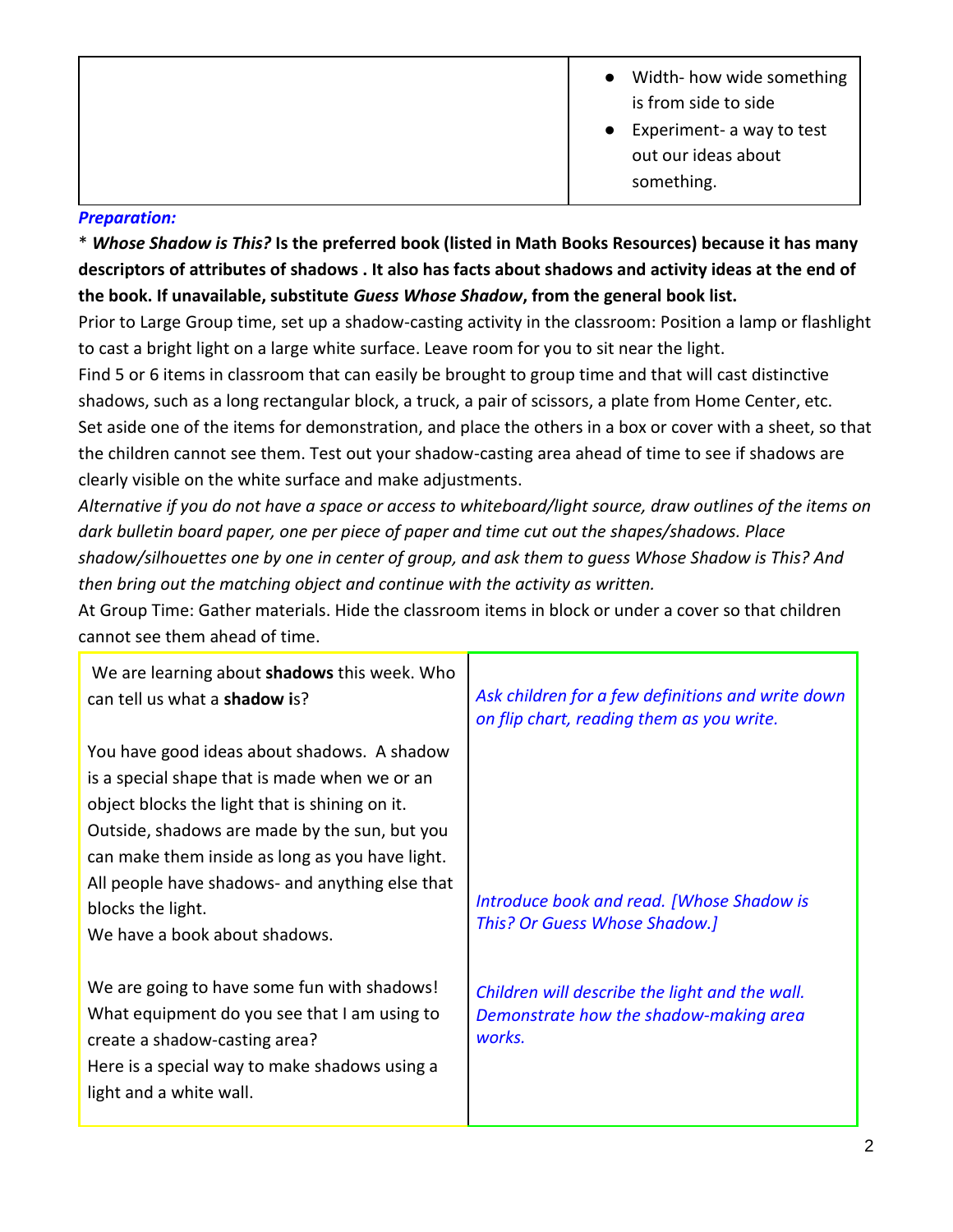When we describe how we make something, we are using our **engineering** skills. Engineers are people who figure out how to solve problems.

Do you see the shadow of my hand? I have a [demonstration object] Can you see its shadow? What do you notice about this shadow? [Example]. Yes, this is a plate from our home center. It's shadow is round and wide. I'm going to write "plate" on our paper, and some of our words.

We are going to play a guessing game about shadows. I have hidden some things from our room that I am going to use to make shadows. [Example]

said the shadow was tall. Another word for tall is called **height.** That's a measurement from top to bottom.

Let's try another one and **compare** their shadows. **Compare** means to find out how things are alike and different.

What happens when I move this closer to the light? Farther away?

The shadow changes! It gets bigger or smaller. Did the [object] really change its size?

How could we find out?

[Optional]

We are going to leave our shadow-casting area here for you to experiment with during center time. Do you remember what **experiment**  means?

We experiment when we test out our ideas about something, usually when we are curious. In our small group math time we will try to measure shadows!

*Place your hand in front of the light. Then, take your demonstration item and put it in front of the light and cast a shadow.* 

*Children give ideas about the shadow. Encourage the use of descriptors such as tall, short, wide, pointy, etc. Write the object name in one section of the chart paper, and put children's descriptors underneath.*

*One by one, place hidden objects in front of the light source. Children will guess what the object is. Encourage the use of descriptors as they talk about the item. As children describe, take opportunities to introduce accurate measurement words. Continue writing on the chart.*

*Continue until all hidden objects are described or as time permits. Use comparison words as children add ideas, such as shorter, longer, wider, bigger, etc.*

*Move the object closer or farther away from the light source. Children will notice how the size of the shadow changes. Children may suggest measuring. Write ideas down for later use during Small Group 1. See Math Small Group 1 for follow up activity. If* 

*possible leave the shadow-casting area and a box of items for the children to experiment with during center time as a preview of small group.*

*Children give ideas about what it means to experiment.*